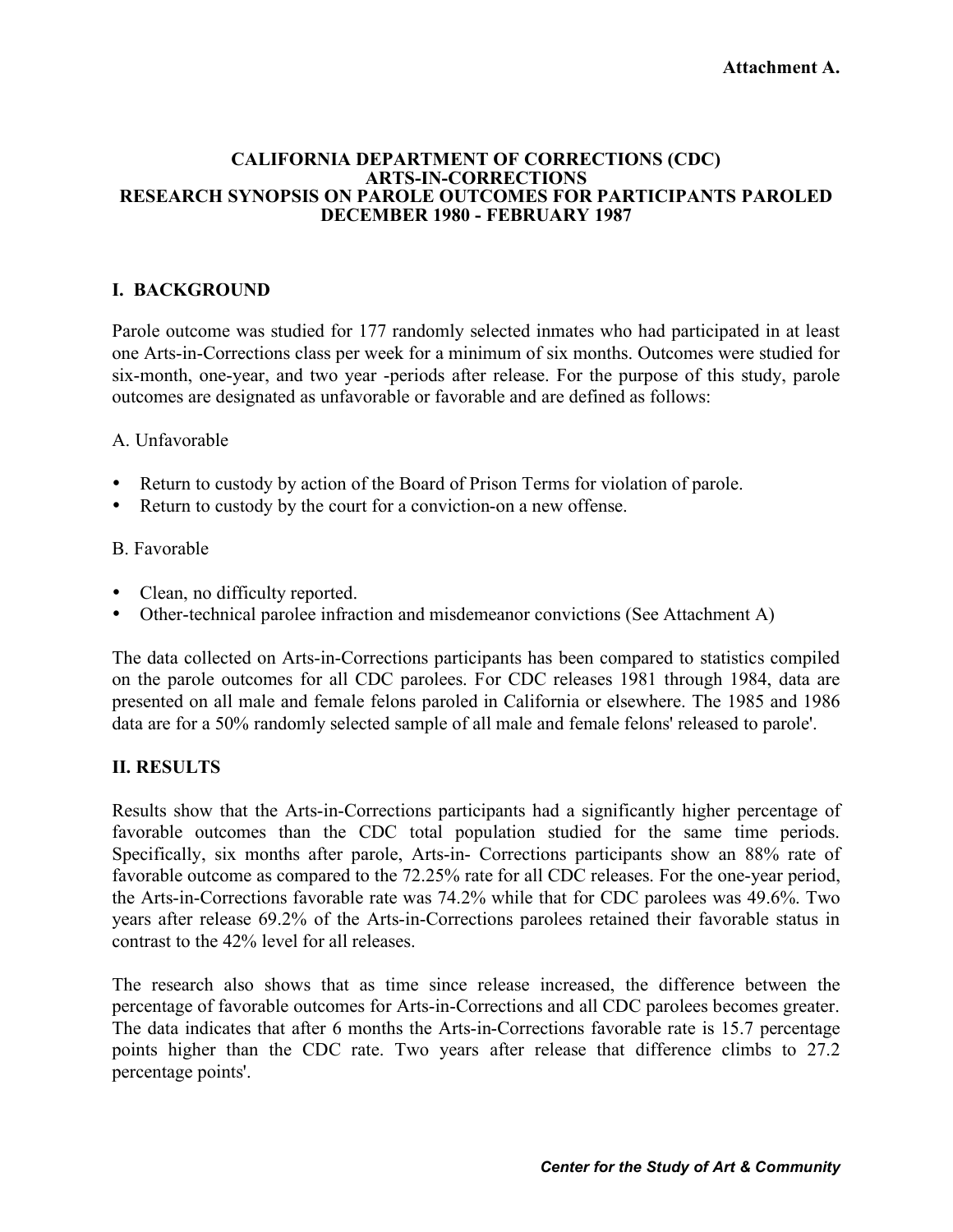## **DEFINITION OF PAROLE OUTCOME FOR FELONS**

### **FAVORABLE:**

Clean: no difficulty reported

Other: (in order of increasing severity)

- ♦ Parole Agent arrest on technical charges
- ♦ Arrest and release, with or without trial
- ♦ Parolee-at-large (PAL) less than six months Conviction and sentence of Misdemeanor probation Fine
- ♦ Suspended jail sentence
- ♦ Jail sentence of under 90 days

## **PENDING:**

Awaiting trial or sentence on a misdemeanor or felony charge with no previous disposition of any type. Considered neither favorable nor unfavorable.

## **MISCELLANEOUS UNFAVORABLE OUTCOMES:**

PAL six months or longer Declared criminally insane Death in commission of a crime or from drug overdose Jail sentence of 90 or more days Felony probation (at least five years). Suspended prison sentence Committed to California Rehabilitation Center (CRC)

## **RETURN TO CUSTODY BY BOARD OF PRISON TERMS:**

Prior to July 1977

Return to California prison to finish term by action of the Adult Authority (Board of Prison Terms).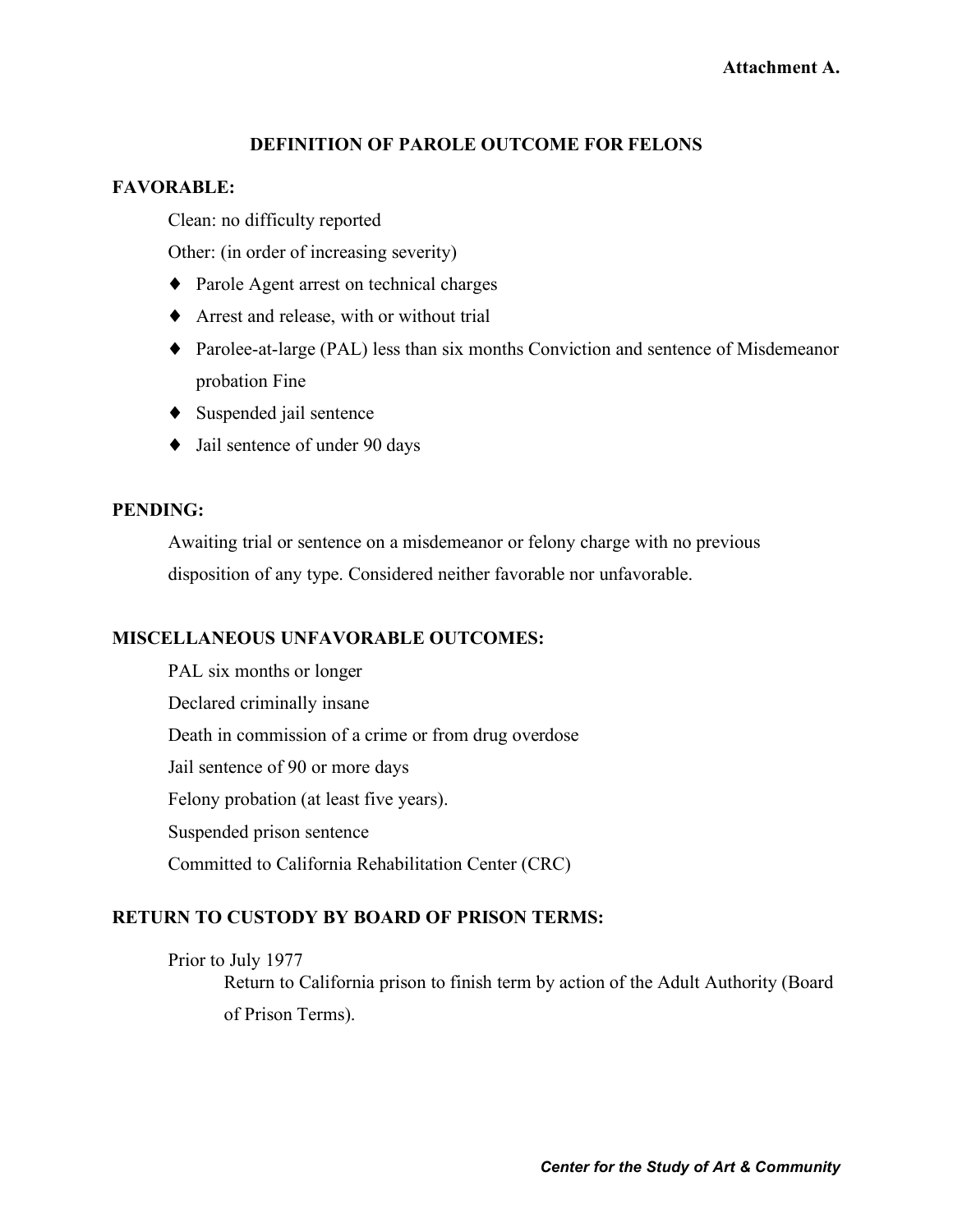# From July 1977

Return to Custody (RTC) by order of the Board of Prison Terms for one or more periods; the maximum total months depends on the law applicable at the time of release. Custody may be in a local jail or in prison.

# **RETURN TO CUSTODY BY COURT**

Custody may be in a local jail or in return to a California or other prison with a new felony conviction for a crime committed during the parole period.